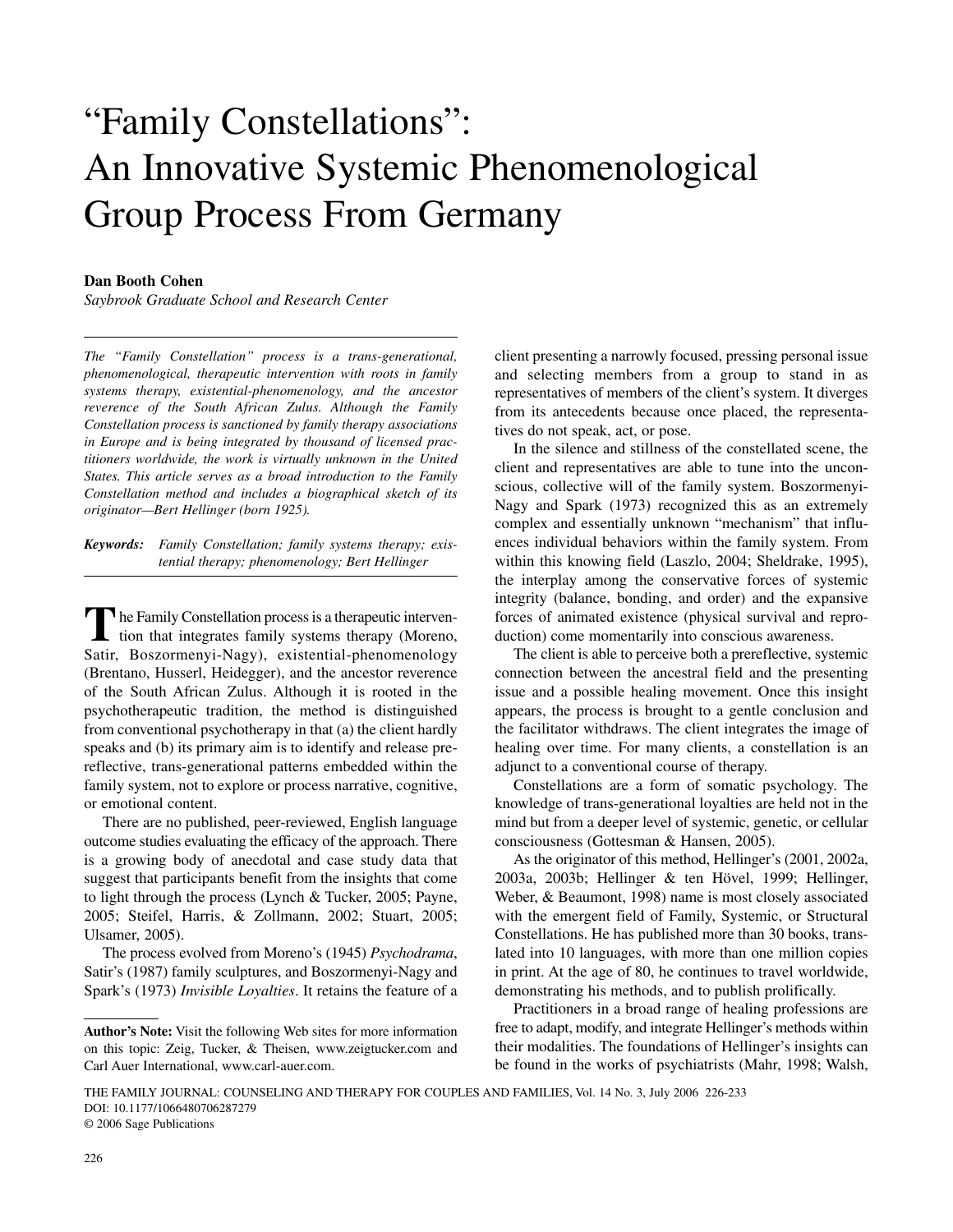2005a, 2005b; Weber, 1993), psychologists (Franke, 2003; Madelung, 2001; Ulsamer, 2005), biologists (Maturana & Poerksen, 2004; Sheldrake, Hellinger, & Schuetzenberger, 1999), organizational consultants (Brick & Horn, 2005; Simon, 2004), and educators (Nowhere Foundation, 2004).

The 2005 International Congress on Systemic Constellations in Cologne, Germany, included presentations by wellknown specialists such as Peter Levine (2005) on healing trauma, Holocaust survivor and Israeli psychiatrist Haim Dasberg (2000) on family systems and the German-Jewish past, chiropractor Dale Schusterman (2003) on Kabbalist principles and constellations, and Dutch shaman Daan van Kampenhout (2003) on shamanic healing principles in constellations.

Despite the constellation method's roots in family systems theory and the burgeoning expansion of the constellation approach abroad, the method is virtually unknown among family therapists in the United States. There are several contributing factors. One is the method's phenomenological stance that renders it ill suited to rigorous, objective testing and documentation. As with other systemic approaches, it is unwieldy to control variables and collect methodologically sound, longitudinal outcome data. Another is the lack of standards of best practices to protect licensed practitioners from ethical and liability exposure.

The following sections serve as a broad introduction to the constellation process. They encompass a biographical sketch of Bert Hellinger, a discussion of the influence of family systems theory, existential-phenomenology, and Zulu ancestor worship, a description of the process, and an outline of important prereflective fundamental structures of existence that Colaizzi (1973) suggested would be an outcome of empirical phenomenological research.

#### **BERT HELLINGER BIOGRAPHICAL SKETCH**

Hellinger was born into a Catholic family in Germany in 1925. His parents' "particular form of [Catholic] faith provided the entire family with immunity against believing the distortions of National Socialism" (Hellinger et al., 1998, p. 327). The local Hitler Youth Organization tried without success to recruit him. As a result of his reluctance, the Gestapo classified him as suspected of being an enemy of the people (Hellinger, personal communication, May 15, 2004).

In 1942, Hellinger was conscripted into the regular German army. He saw close combat on the Western front (Hellinger, personal communication, May 15, 2004). In 1945, he was captured and imprisoned in an Allied POW camp in Belgium.

The brutality and destructiveness of the Nazi era is central to Hellinger's lifework. Sixty years after the cessation of warfare, with all the victims and perpetrators either dead or aged, Hellinger continues to focus on acknowledging and reconciling the echoes and reverberations of this massive collective trauma.

Following his escape from the POW camp and return to Germany, Hellinger entered a Catholic religious order. In the early 1950s, he was dispatched to South Africa, where he was assigned as a missionary to the Zulus. He lived in South Africa for 16 years, became fluent in the Zulu language, participated in their rituals, and gained an appreciation for their distinct worldview.

He left the priesthood during the 1960s and married after returning to Germany. He trained in psychoanalysis at the Wiener Arbeitskreis für Tiefenpsychologie (Viennese Association for Depth Psychology). After completing his formal studies, he took additional training in primal therapy and transactional analysis. His training in the Family Sculpture method, pioneered by Virginia Satir, came from Ruth McClendon, Leslie Kadis, and the German child psychiatrist Thea Schoenfelder.

Another major influence in his work during this period was the hypnotherapy of Milton Erickson. He trained with Jeffrey K. Zeig, Stephen Lankton, Barbara Steen, and Beverly Stoy. Later, he studied Gestalt therapy and Neuro-Linguistic Programming.

By 1985, Hellinger, then 60 years old, had completed a 15-year cycle of education and training. He had a small private practice in southern Germany. He would likely have remained a sole practitioner of eclectic existential therapy had it not been for his encounter with a prominent German psychiatrist, Gunthard Weber. Weber was Director of an inpatient eating disorder clinic at the University of Heidelberg Hospital. In 1988, Weber observed a training demonstration of Hellinger at work. "It was amazing for me," he recalls. "I knew it was something new" (G. Weber, personal communication, February 12, 2004).

Weber arranged for a series of sessions for patients from his clinic diagnosed with anorexia and bulimia. He found the results remarkable, though Hellinger refused to allow formal research to confirm longitudinal outcomes. As an experienced physician in psychiatric hospitals, Weber was particularly impressed with the responses of patients with the most daunting symptoms, such as schizophrenia, eating disorders, and persistent suicidal urges (G. Weber, personal communication, February 12, 2004).

In 1993, Hellinger and Weber (1993) published *Zweierlei Glück* (Capricious Good Fortune; aka Second Chance). They expected to sell 2,000 copies within the German psychotherapy community. To everyone's surprise, the book was received with acclaim and became a national best-seller, selling 200,000 copies.

At the age of 70, Bert Hellinger emerged as an internationally best-selling author. During the past 10 years, he has authored or coauthored 30 books. Those translated into English include, *Love's Hidden Symmetry: What Makes Love Work in Relationships* (Hellinger et al., 1998); *Acknowledging What Is: Conversations with Bert Hellinger* (Hellinger & ten Hövel, 1999); *Love's Own Truths: Bonding and Balancing in Close Relationships*(2001); *Insights*(2002a);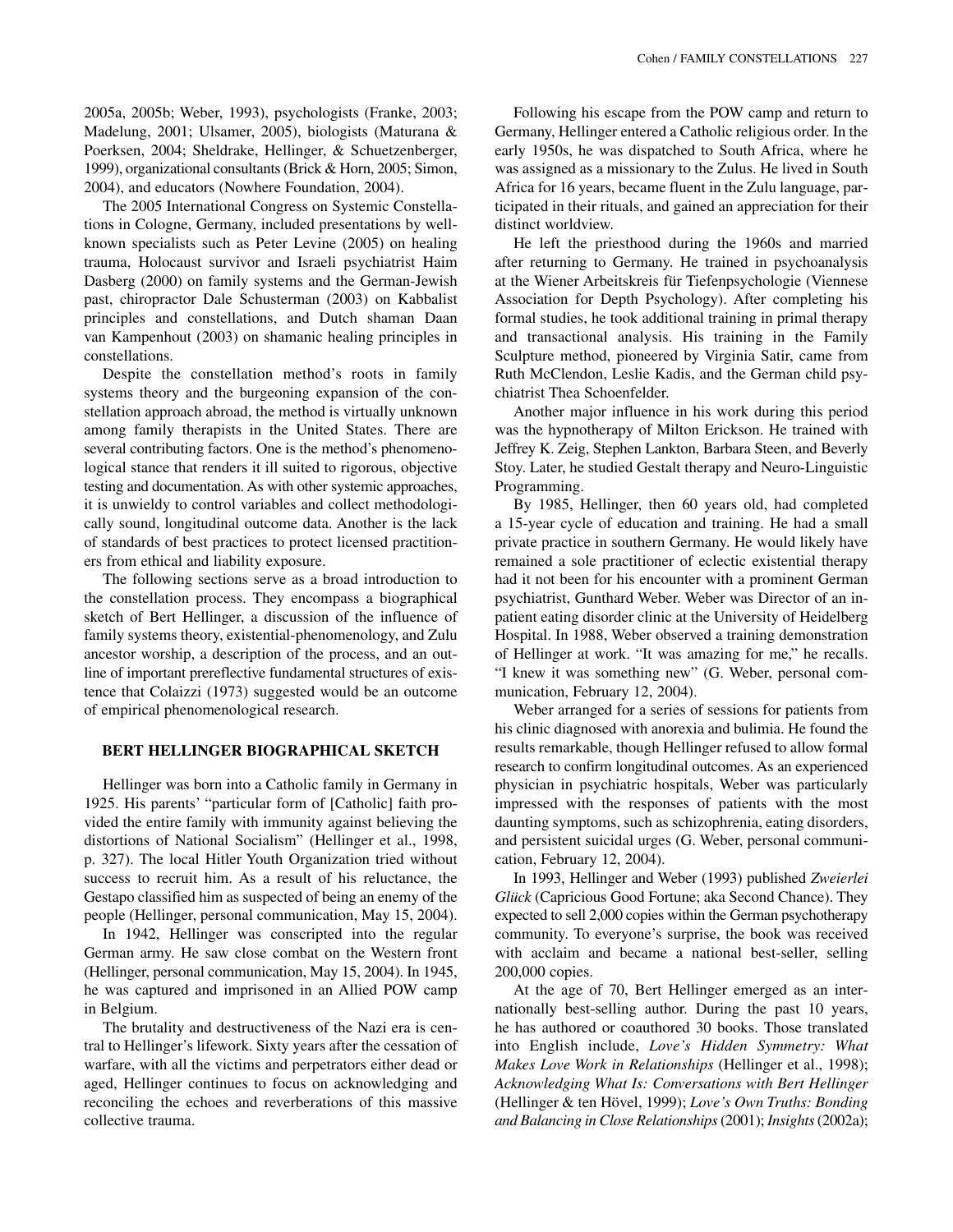*On Life & Other Paradoxes* (2002b); *Farewell: Family Constellations with Descendants of Victims and Perpetrators* (2003a); *Peace Begins in the Soul: Family Constellations in the Service of Reconciliation* (2003b); *Rachel Weeping for Her Children: Family Constellations in Israel* (2003c).

Hellinger continues to travel widely, delivering lectures, workshops, and training courses throughout Europe, the United States, South America, China, and Japan. He has made numerous trips to Israel, where his work often deals with issues relating to the Nazi Holocaust.

Because Hellinger has not sought to control proprietary rights to his methods and techniques, a new generation of practitioners has begun to expand and evolve the constellation process. Although they honor Hellinger as the originator of many important insights, they are not bound to adhere to his procedures. Most facilitators who come to the work are professionally credentialed. They freely adapt, integrate, and modify Hellinger's foundational contributions to fit their existing toolkits.

## **ROOTS AND INFLUENCES**

#### **Phenomenology**

Phenomenological psychology began with Brentano (1838-1917), whose views on psychology's mission and methods stood in sharp contrast to Wundt:

Brentano viewed consciousness in terms of a unity expressed by acts. Thus structuralism's inherent goal of finding the elements of consciousness was meaningless for Brentano because such study destroys the essential unity of consciousness, and such elements, if they exist, do not have psychological meaning. (Brennan, 1998, p. 176)

Husserl (1859-1938) was a student of Wundt, Brentano, and Stumpf. In the spirit of Brentano, Husserl rejected the premises of experimental psychology and sought to articulate a scientific methodology that would reveal a whole truth rather than discrete bits of truth. His contribution was the design of a scientifically rigorous qualitative methodology that did not require the totality of experience to be reduced to constituent parts to be studied and understood. Husserl (1964) is credited with establishing the distinctions among real, irreal, and mixed objects of consciousness.

Husserl's phenomenology and Kierkegaard's existentialism were fused in the work of Martin Heidegger, whom Hellinger refers to as his lifelong "philosophical companion" (Hellinger et al., 1998, p. 330). With regard to Hellinger's views, Heidegger's contribution to phenomenological philosophy was twofold. First, he diverged from Husserl on the question of how to draw meaning from the observation of the totality of existential reality. Husserl's emphasis was on the description of consciousness, whereas Heidegger placed greater emphasis on interpretation of being (Giorgi, 1970;

Husserl, 1964). Second, Heidegger emphasized facing one's own eventual death as a necessity for living an authentic life.

Another phenomenological philosopher who anticipated Hellinger's method is Colaizzi (1973), who distinguished fundamental descriptions from fundamental structures. Fundamental descriptions are the raw data provided by participants in the course of phenomenological research. They are explicit products of the reflective dimension of awareness. Fundamental structures, in contrast, cannot be accessed or recognized by the participant in the course of reporting and reflection. They operate in the prereflective dimension, which is the sensed, but unlanguaged, realm of human experience. It is up to the investigator to elucidate these basic organizing principles of behavior, feelings, and beliefs through an act of interpretive reading.

Hellinger (2001) explains his phenomenological stances as follows:

There are two inner movements that lead to insight. One reaches out, wanting to understand and to control the unknown. This is scientific inquiry . . . . The second movement happens when we pause in our efforts to grasp the unknown, allowing our attention to rest, not on the particulars, which we can define, but on the greater whole . . . . We pause in the movement of reaching out, pull back a bit, until we arrive at the inner stillness that is competent to deal with the vastness and complexity of the greater whole. This inquiry, which first orients itself in inwardness and restraint, I call phenomenological. (p. 2)

## **Zulu Ancestor Reverence**

Hellinger's assignment as a missionary to the Zulus can be viewed as the hunter being captured by the game. Rather than converting Zulus to Christianity's promise of salvation, Hellinger became a convert to their views of the interdependence between the living and the dead.

In their traditional culture, the Zulus live and act in a religious world in which the ancestors are the central focal point:

The ancestral spirits are of fundamental significance for the Zulu. They are the departed souls of the deceased. Although they are regarded as having gone to abide in the earth, they continue to have a relationship with those still living. (Lawson, 1985, pp. 24-25)

The ancestors are regarded as positive, constructive, and creative presences. Failure to show them proper respect invites misfortune; proper veneration ensures benefit. When a family member suffers the consequences of the ancestors' wrath, the punishment is not regarded as destructive. Rather, it is viewed as a legitimate expression of the failure of the individual to uphold his or her duty to the family (Lawson, 1985).

The dark shadows of material destruction and existential angst that enveloped Germany had not extended to Zulu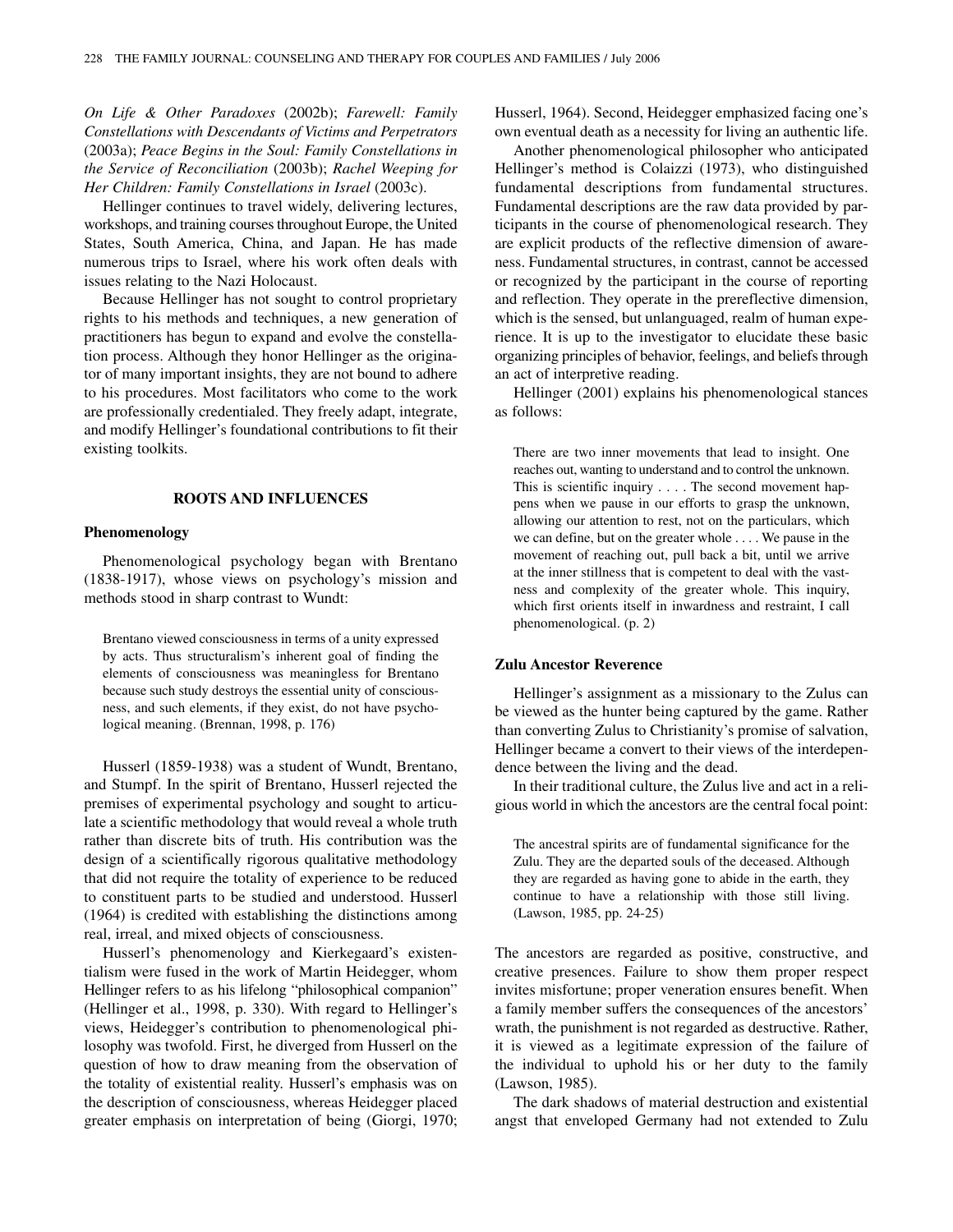villages in South Africa in the 1950s. Heidegger postulated that to be human is to find oneself thrown into a world with no clear logical, ontological, or moral structure. In Zulu culture, Hellinger found beings (*Dasein)* who were at peace with existence.

The Zulus to whom Hellinger ministered possessed a certitude and equanimity that were the hallmarks of Heidegger's elusive authentic self. These were not lost individuals thrown into being but temporary custodians of life knit into a tightly woven fabric of generations past and yet to be. As Lawson (1985) notes, when the ancestors are the source of power, group activity is mediated in every case by precisely defined roles.

Of particular importance is the Zulu attitude toward parents. The Hitler Youth Organization was notorious for encouraging children to betray their parents. In Zulu culture, Hellinger (2001) says, "I never heard anyone speak disrespectfully about their parents. That would have been inconceivable" (p. 443). The constellation facilitator attunes with this stance, in contrast to traditional psychodrama in which parents "were routinely depicted as villains" (Williams, 1998, p. 139).

## **Family Systems Therapy**

Family Constellations are grounded in the epistemology of existential-phenomenology and the Zulu-influenced ontology of trans-generational connectedness. The clinical methodology originated with the family systems therapy of Virginia Satir and Ivan Boszormenyi-Nagy.

Boszormenyi-Nagy posited that unconscious regulators of balance, merit, and entitlement bind individuals into narrow roles within the family structure. Because these regulators are not apparent in conscious awareness, he labeled them trans-generational invisible loyalties and said that, "Injustices that have not been resolved are doled out by a 'transgenerational tribunal' to future generations using a sort of debt and merit account" (Franke, 2003, pp. 66-67).

In mapping the functionality of these systemic regulators, Boszormenyi-Nagy recognized "the structuring of relationships, especially within families, is an extremely complex and essentially unknown 'mechanism.' Empirically, such structuring can be inferred from the lawful regularity and predictability of certain repetitious events in families" (Boszormenyi-Nagy & Spark, 1973, p. 1). Empirical support for this observation comes from Schützenberger (1998), who documented hundreds of cases where extreme fates (e.g., death of a child by drowning) repeated in clear patterns in the genograms of French families.

Boszormenyi-Nagy's invisible loyalties are consistent with Zulu attitudes toward ancestors. In technologically advanced societies, families are divided by geographic distance, divorce, and estrangements. As expected by Boszormenyi-Nagy and the Zulu models, the disintegration of family structure, particularly trans-generational exclusion or disrespect, contributes to emotional and somatic dysfunction.

Boszormenyi-Nagy's teacher, Virginia Satir (Nichols & Schwartz, 2001, p. 174), developed and popularized her family sculpture and family reconstruction methods in the 1960s by merging elements of Moreno's psychodrama with innovative systemic family therapy techniques developed at the Ackerman Institute in New York City.

The therapeutic objective of family sculptures was to reveal underlying systemic conflicts. In response to one or more clients being absent from the group appointment, Satir began to have assistants stand in their place. She observed, "If I put people in physical stances, they were likely to experience the feelings that went with that stance" (Satir, 1987, p. 68).

These techniques were aligned with the third force of existential-humanistic psychology. They were not designed for behavior modification but instead sought to expand the resources available to clients to deal more constructively with their circumstances. Satir, like Boszormenyi-Nagy, recognized that any given symptom was part of a larger tableau that connected not only to members of the immediate nuclear family but also to members of past and future generations (Franke, 2003).

## **PROCESS DESCRIPTION**

The Family Constellation process removes the "drama" from Moreno's psychodrama and the "sculpting" from Satir's family sculpting to create an experience that is silent and still instead of vocal and kinetic. As the participants adjust to this emptiness, the prereflective dimension of fundamental structures (Colaizzi, 1973; Husserl, 1964) comes into view. In phenomenological terms, Constellations create a three-dimensional matrix of the ancestral lineage that is not generally presented to consciousness in material form. "Constellations function by transforming irreal field dimensions of human experience into real spatial symbolic representations, thereby allowing them to be worked with directly" (Donnan, 2005).

This symbolic representation of the ancestral field literally manifests new points of view. These are not dictated or scripted by the facilitator, nor are they expressions of the client's inner dialogue or emotions. Instead, they appear to emerge spontaneously from the constellation itself, as in sandtray therapy (Bradway, 1979; Kalff, 1980). It is as if the ancestral field, Boszormenyi-Nagy's mechanism, has a mind and message of its own and, now, a forum for expression. The ancestors' representatives become characters in a living novella, altering the meanings of past events and reconfiguring the family system.

The procedure described below represents a typical format. A group of participants (10 to 30) sit in a circle. One participant is selected as the client to work on a personal issue. The others either serve as representatives or actively contribute by observing with concentration.

The facilitator asks, "What is your issue?" Ideally, the client answers in three sentences or fewer. The issue may be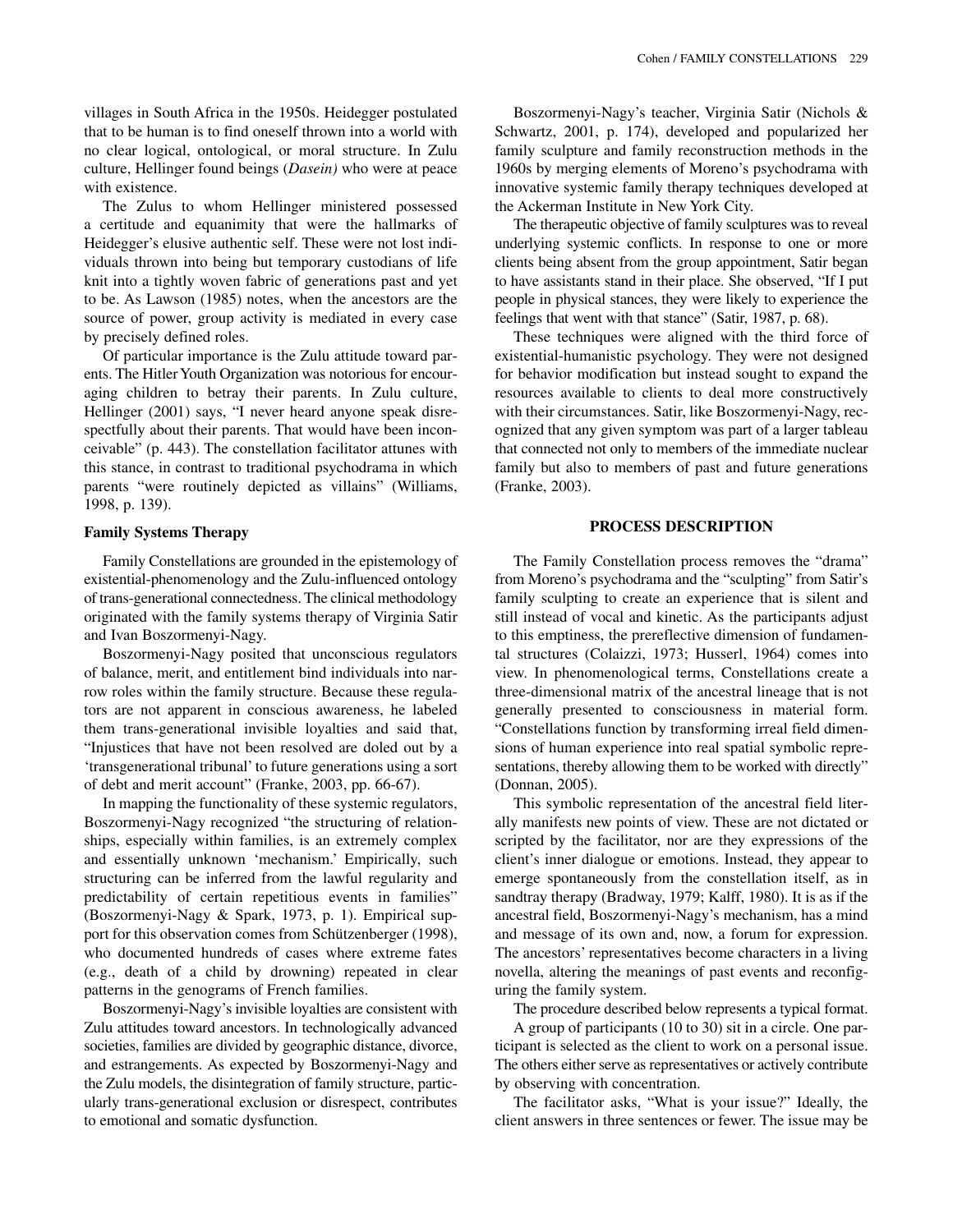extreme: "Two years ago my husband and child were killed in an accident. I'm trying to learn how to live with that" (Hellinger, 2003d, p. 72). Or it may appear to be more commonplace, such as a college student who reports: "I'm 21 years old and have been diagnosed with clinical depression" (Cohen, 2005, p. 115).

The facilitator asks for information about the family of origin, looking for traumatic events from the past that may have systemic resonance. Such events include premature deaths, including aborted children, murders, suicide, and casualties of war, or when members of the family system were denied their right to belong, such as a disabled child who was institutionalized, a baby given up for adoption, a disappeared father, or a homosexual or apostate who was banished from the family. The client does not present narrative or commentary.

Next, the facilitator asks the client to select group members to represent members of the family system. Typically, these will be the client's immediate family or the issue itself. In the first case cited above, the facilitator began with the client and her deceased husband and child; in the second case, the client and a representative for depression.

The client stands behind each representative, placing his or her hands on the representative's shoulders, and moves him or her into place. In Hellinger's (2001) words, "Put your mother at the correct distance from your father, for example, and turn her to face the way you feel is right. Do it without talking, from your center and in contact with your feelings at the moment" (p. 18).

Once the representatives are in position, the client sits and observes. The representatives stand with their arms at their sides without moving or talking. They are not role playing. For several minutes, the scene is one of stillness and silence. The facilitator observes and waits.

The representatives tune into the resonance of the family field, accessing kinesthetic and emotional data (Laszlo, 2004; Sheldrake, 1995). The facilitator may inquire of each representative, "How are you feeling?" Sometimes the representatives are placid and without emotion. Other times they report strong emotions or physical effects. The reports are subjective and contain some aspect of personal projection. However, the intermixing of subjective personal projections with field resonance does not contaminate the process as a whole.

The emerging movements reflect a highly interpenetrative network of fields that are generally inaccessible to cognition (Donnan, 2005). Often, what underlies people's serious issues is that a living family member is repeating or compensating for past hardships in the larger family system. If this connection is to an excluded person or one who had a difficult fate, the living family member can be drawn to repeat this fate or compensate for what occurred in the past.

The facilitator slowly works with this three-dimensional portrait of the family. First, the hidden systemic dynamic comes into clear view. In the case of the young woman with depression, the hidden dynamic was the client's invisible loyalty to the grief of her deceased grandmother.

Next, the facilitator seeks a healing resolution. In the case above, the representatives for the client and grandmother faced a third representative who symbolized the object of the grandmother's undying grief. When the client perceived the effect her loyalty to grief had on her beloved grandmother, she felt a profound release. The representatives feel relieved when the excluded person is acknowledged, restored to his or her rightful place in the system and respected for the fate he or she endured.

Once a resolution comes to light, the client stands in his or her place in the constellation. The final step is for the facilitator to suggest one or two healing sentences to be spoken aloud or inwardly. In this case, the healing sentence was for the representative of the grandmother to say to the client, "Go live!" (Cohen, 2005, pp. 115-116).

Afterward, there is no processing by the facilitator. Clients who are in an ongoing course of psychotherapy can integrate these insights with their therapists.

There is a wealth of anecdotal and case study reports that over time the new image of the family system—with belonging, balance, and order restored—gradually melts the archaic image that supported the entanglement. For example, Wolynn (2005) documented cases of client self-abuse (cutting, trichotillomania) where perceiving, acknowledging, and honoring trans-generational systemic entanglements resulted in a sustained cessation of injurious behaviors. Rigorous research is needed to objectively test the longitudinal outcomes of clients' experiences with this method.

# **PREREFLECTIVE FUNDAMENTAL STRUCTURES**

The constellation process is both a therapeutic intervention and a means for casting light on Boszormenyi-Nagy's (Boszormenyi-Nagy & Spark, 1973) "hidden and unknown mechanism" or Colaizzi's (1973) fundamental structures. Hellinger identified three such principles, which he named the orders of love (Hellinger et al., 1998). In their simplest articulation, these are (a) parents give and children receive, (b) every member of the family system has an equal and unequivocal right to belong, and (c) each family system has an unconscious group conscience that regulates guilt and innocence as a means to protect the survival of the group. These principles are in harmony with many indigenous cultures' attitudes toward bonding, balancing, and order (Boring, 2004; Lawson, 1985; van Kampenhout, 2003).

Individuals who participate in multiple group sessions and serve as representatives in the constellations of others can begin to recognize common themes behind common human experiences. It is a challenge to articulate these observations because of the lack of suitable English-language vocabulary. The subtopics below discuss some of these thematic principles.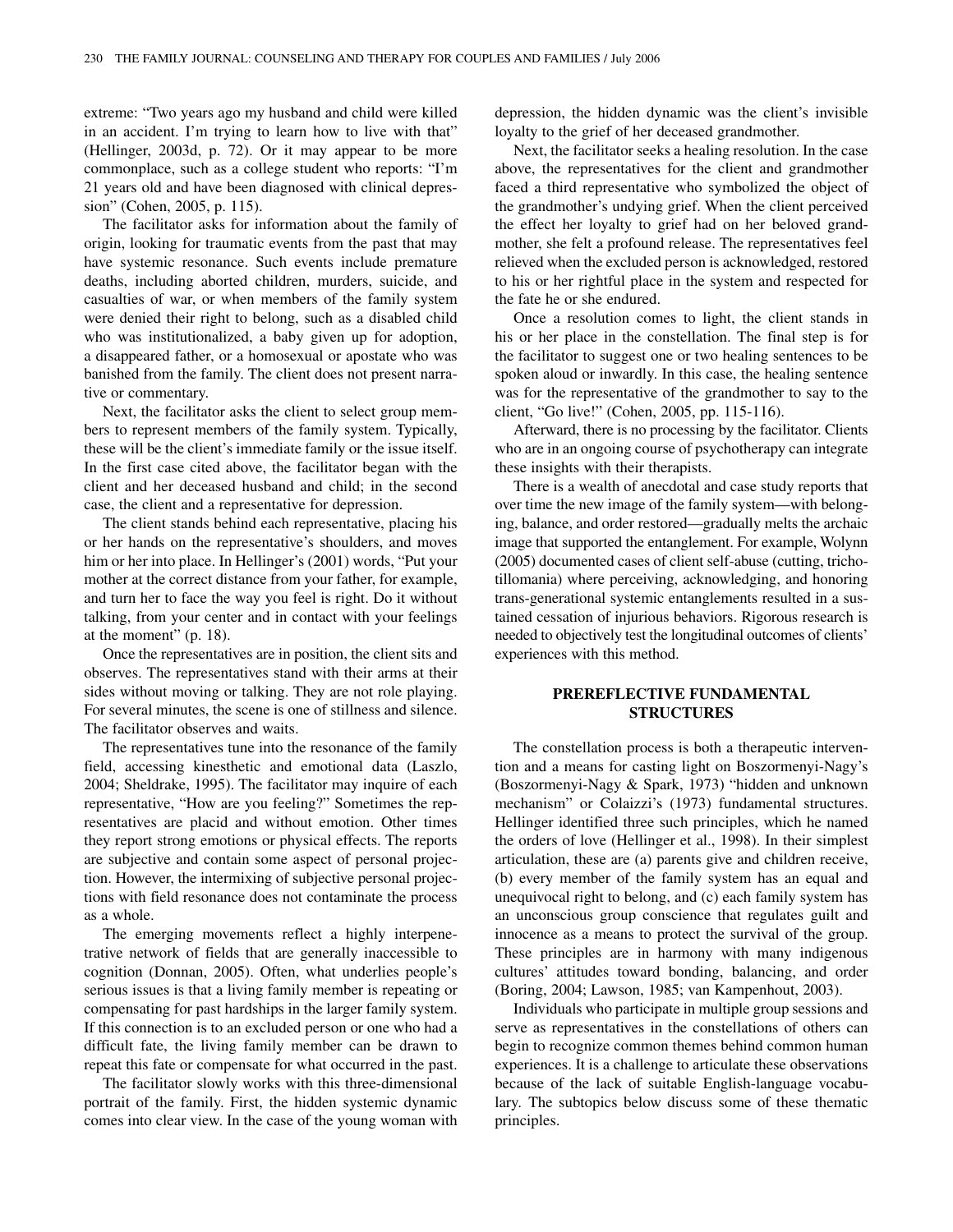## **Soul**

The term *soul* used in constellations refers to the source of drives and impulses that are deeply embedded, their origins lost to memory and their intentions not accessible to the conscious mind. This soul is neither the Christian soul that may achieve salvation, nor the Hindu Atman that carries karma through multiple reincarnations, nor the scientific soul-mind that is the accumulation of identity and awareness content produced by cellular activity in the body.

The main point of departure between the soul that can be observed influencing the representatives in a constellation and the vernacular soul turns on whether it is something personal. The Western concept of the soul emerged from early Greek philosophy, and although it has become furcated by Judeo-Christian-Islamic theology and 400 years of scientific understanding of the physical universe, it has retained its essential function. The concept of soul exists to mediate the collision between our irresistible will to live forever and the immutable inevitability of death (Rank, 1998). The common mythology, to both the theist who believes the immortal soul survives the body and the atheist who insists that death is the extinguishment of all personal identify, is that the human being exists as an *I*.

The view of soul in constellations is consistent with certain non-Western traditions (Boring, 2004; Lawson, 1985; van Kampenhout, 2003) and is shared in similar form in Taoism and Buddhism (Walsh, 2005a). Hellinger (2003a) writes,

When we look objectively it becomes clear that it is not we who possess a soul but rather a soul which possesses us; and that the soul is not there to serve us but rather that we are in the service of the soul. (Hellinger, 2003a, p.8)

In this view, individuals are not independent entities but more like

links in a long chain connecting all those who have lived and will live, and those living now, as if we were all part of one life and one soul. Therefore soul reaches beyond us into another space: into our families, into larger groups and into the world as a whole. (Hellinger, 2002a, p. 121)

## **Conscience**

*Conscience* is another term that changes its nature when viewed through the lens of a constellation process. In philosophy, conscience is considered an internal regulator of ethical values and behavior (Langston, 1998). For Christians, a good conscience encourages righteousness, leading ultimately to the soul's salvation. Conversely, a bad or guilty conscience is the product of thoughts and deeds that are against God's beneficence. If not atoned for, confessed, or absolved, the corrosive effects of a bad conscience lead to eternal damnation.

In scientific psychology, conscience serves to regulate in favor of ethical behaviors that support mutual survival and to enforce taboos against behaviors that society and culture have determined to be destructive or evil. With or without a soul, conscience is seen as an internal driver that praises the good and deplores evil.

Seen within the field of constellations, feelings of conscience tell us nothing about what is good or evil, only what serves to connect or separate us from a particular person or group. Conscience tells us what we have to do to belong to our parents, lovers, religion, nationality, or any group. Its basic function is to bond us to our family and to the group that is essential for our survival. Therefore, when we follow our conscience, it is not a personal conscience; it is the conscience of our group.

As conscience bonds us with our group, it separates us from other groups. So the divisions among peoples and families and bigger groups come from good conscience. The stronger the adhesion is within the group, the greater the aggression against outside groups. The more dangerous the threat from outside, the more persistent the perceived voice of conscience is in defending the good and attacking the bad.

#### **Belonging, Balance, and Hierarchy**

In the initial setup of a Family Constellation, it is commonplace to see the system disordered: Children appear in a superior position to their parents; a father is at a great distance from his wife and children; the mother's back is to her daughter as she gazes to the horizon. These images reflect the Hopi term *koyaanisqatsi*—life out of balance. In seeking a healing image, the facilitator physically moves the representatives guided by a phenomenological orientation toward belonging, balance, and hierarchy.

Belonging controls membership in the system. Balance maintains equilibrium between giving and taking in relationships. Hierarchical order positions the members of a system in relation to each other. Together, these three regulators influence the tendencies toward centralization that support survival.

Who belongs to the family system? At a minimum, the individual and his or her parents, siblings, grandparents, and biological first aunts and uncles belong. The living and the dead have equal right to belong. If that right is violated, the consequence is that a child born into the system may become a placeholder for the missing or excluded person.

In special circumstances, others become members of the system. If someone makes room, sacrifices, or is victimized for the benefit of the family or commits a crime or atrocity against the family, that person may become part of the system. For example, Madelung (2001) writes,

It's been more than 50 years since the Nazi regime ended, yet the task of coming to terms with those fateful years is far from over. The after-effects can be observed in systemic constellation work over and over again, often with dismaying clarity. The fates of those people who experienced the Nazi regime continue to affect their family systems today.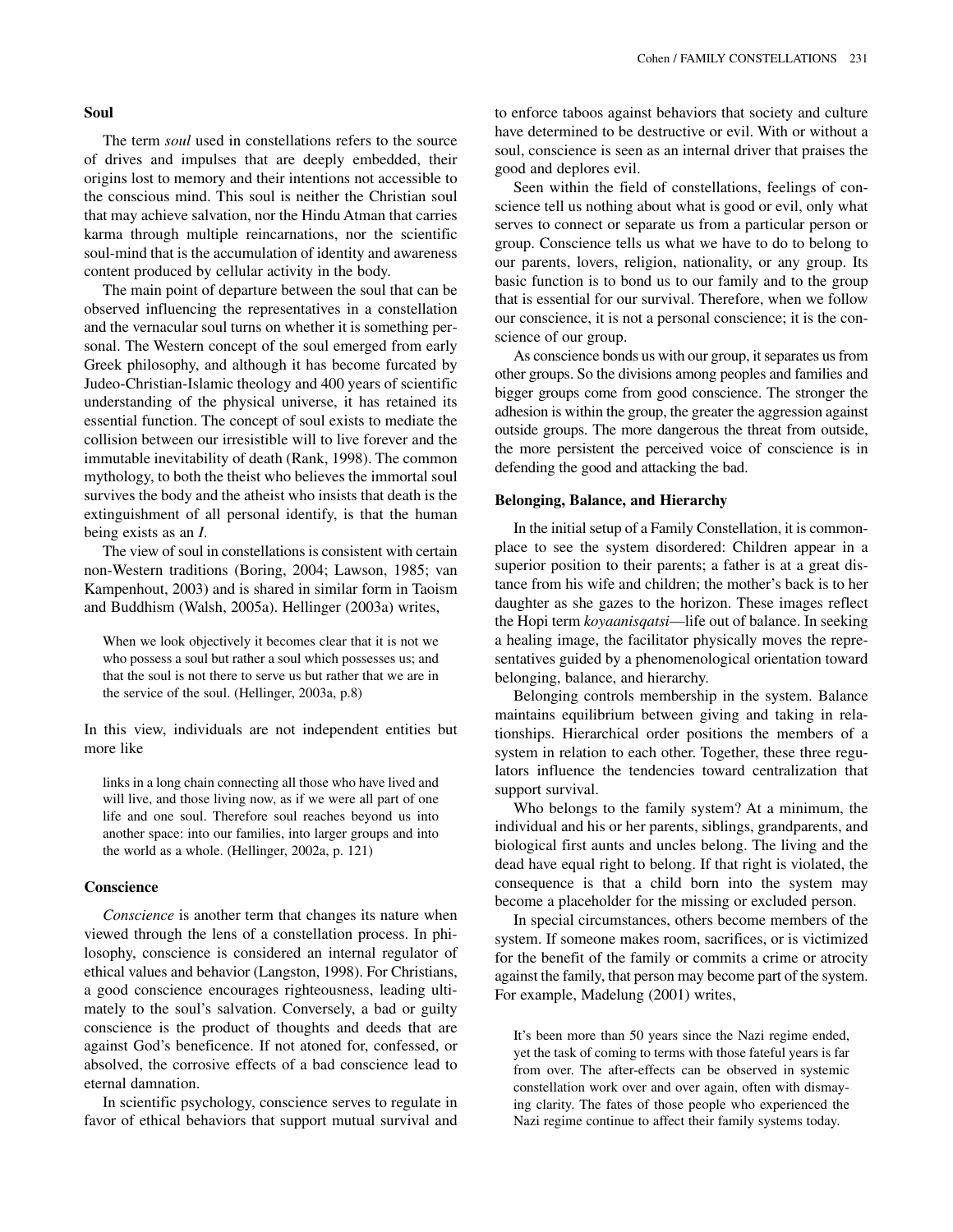The victims of Nazi crimes become members of the perpetrators' family system, and the perpetrators become members of the victims' system.

Balance is the oscillation between entitlement and obligation that results from giving and taking in relationships. A primary expression of this dynamic is that parents give and children receive. The process of accepting what has been given can be impeded for people who have been physically, emotionally, or sexually abused by their parents. People who reject their parents may be fully justified in their assessment of fault and blame but unaware of the heavy consequences that often results from this attitude.

Hierarchal order means that each person has a specific place within the system. For example, parents come before children and older children come before younger ones. This may seem like a banal observation until one considers the consequences of disruptions to this order. The hierarchy is often violated by young children out of love for their parents. For example, a mother who received an inadequate upbringing may seek to receive from her daughter the love she missed as a child. The young daughter will comply out of love, but in doing so, she violates that order of hierarchy.

The ill effects from violations and disruptions to belonging, balance, and order contribute to illnesses, accidents, estrangements and all varieties of dysfunctional and deviant behavior. Such effects can also be seen in ethnic and religious conflicts (Cohen, 2005). When excluded members are acknowledged and restored to their rightful place, giving and taking are balanced, representatives stand in comfortable relation to each other, and the constellation presents the client with a new image of the family system.

#### **Existence**

Existence is the animating force that energizes a living being from conception until death. It comes to each of us from our parents, who received it from their own. Existence passes through countless generations who were born, lived for some time, passed life on, and then died. The will of existence acts as an expansive force that counters the conservatism of the family system.

In Family Constellations, existence and the system are often observed to collide with severe consequences for individuals. Existence cares nothing for the system; it only wants to extend itself. The system cares nothing for existence; it only wants to sustain order. Unwanted pregnancies, forbidden romances, abandoned loves are frequent outcomes from the struggle of existence, in the guise of love, to rise above the system.

Children and adults can get whatever they need to survive from multiple sources; they can only receive existence from their mother and father. This basic biological fact is a cornerstone of Constellation work. Hellinger (2002b) said,

All therapy, as I understand it, has to go to the source. For each one of us, the source is, first of all, our parents. If we

are connected to our parents, we are connected to our source. A person who is separated from his or her parents is separated from his or her source. Whoever the parents are, however they behaved, they are the source of life for us. So the main thing is that we connect to them in such a way that what comes from them can flow freely to us and through us to those who follow. (p. 14)

# **CONCLUSIONS**

The Family Constellation process can serve as an adjunct to a conventional course of psychotherapy. The insights that come to light through the process can inform and illuminate the background and be integrated with conventional interventions.

Although the efficacy of the process has not been properly researched, family therapists can test the suitability of the method against their own understanding and experience. Within the European family therapy community, constellations have been widely accepted and integrated, though not without controversy regarding methods, applicability, and qualifications of facilitators (Ulsamer, 2005, pp. 224-243).

Family therapists who share an affinity with the early pioneers of family systems theory may be interested to see how the legacies of Moreno, Satir, and Boszormenyi-Nagy evolved in European circles in recent years.

## **REFERENCES**

- Boring, F. M. (2004). *Feather medicine: Walking in Shoshone dreamtime: A family system constellation*. Tamarac, FL: Llumina Press.
- Boszormenyi-Nagy, I., & Spark, G. M. (1973). *Invisible loyalties: Reciprocity in intergenerational family therapy*. Hagerstown, MD: Harper & Row.
- Bradway, K. (1979). Sandplay in psychotherapy. *Art Psychotherapy*, *6*(2), 85-93.
- Brennan, J. F. (1998). *History and systems of psychology* (5th ed.). Upper Saddle River, NJ: Prentice Hall.
- Brick, R., & Horn, K. (2005). *Systemic constellations in organizations and in business* (C. Beaumont, Trans.). Heidelberg, Germany: Carl-Auer-Systeme Verlag. (Original work published 2001)
- Cohen, D. B. (2005). Begin with the work: Family Constellations and larger systems. In J. E. Lynch & S. Tucker (Eds.), *Messengers of healing: The Family Constellations of Bert Hellinger through the eyes of a new generation of practitioners* (pp. 113-139). Phoenix, AZ: Zeig, Tucker & Theisen.
- Colaizzi, P. F. (1973). *Reflection and research in psychology: A phenomenological study of learning*. Dubuque, IA: Kendall/Hunt.
- Dasberg, H. (April, 2000). *Myths and taboos among Israeli first- and secondgeneration psychiatrists in regard to the Holocaust. Echoes of the Holocaust (6)*. Retrieved June 9, 2005, from http://www.holocaustechoes.com/dasberg.html.
- Donnan, C. (2005). *The phenomenology of spatial symbolization*. Unpublished manuscript.
- Franke, U. (2003). *The river never looks back: Historical and practical foundations of Bert Hellinger's Family Constellations* (K. Luebe, Trans.). Heidelberg, Germany: Carl-Auer-Systeme Verlag. (Original work published 2001)
- Giorgi, A. (1970). *Psychology as a human science: A phenomenologically based approach*. New York: Harper & Row.
- Gottesman, I. I., & Hansen, D. R. (2005). Human development: Biological and genetic processes. *Annual Review of Psychology*, *56*, 263-288.